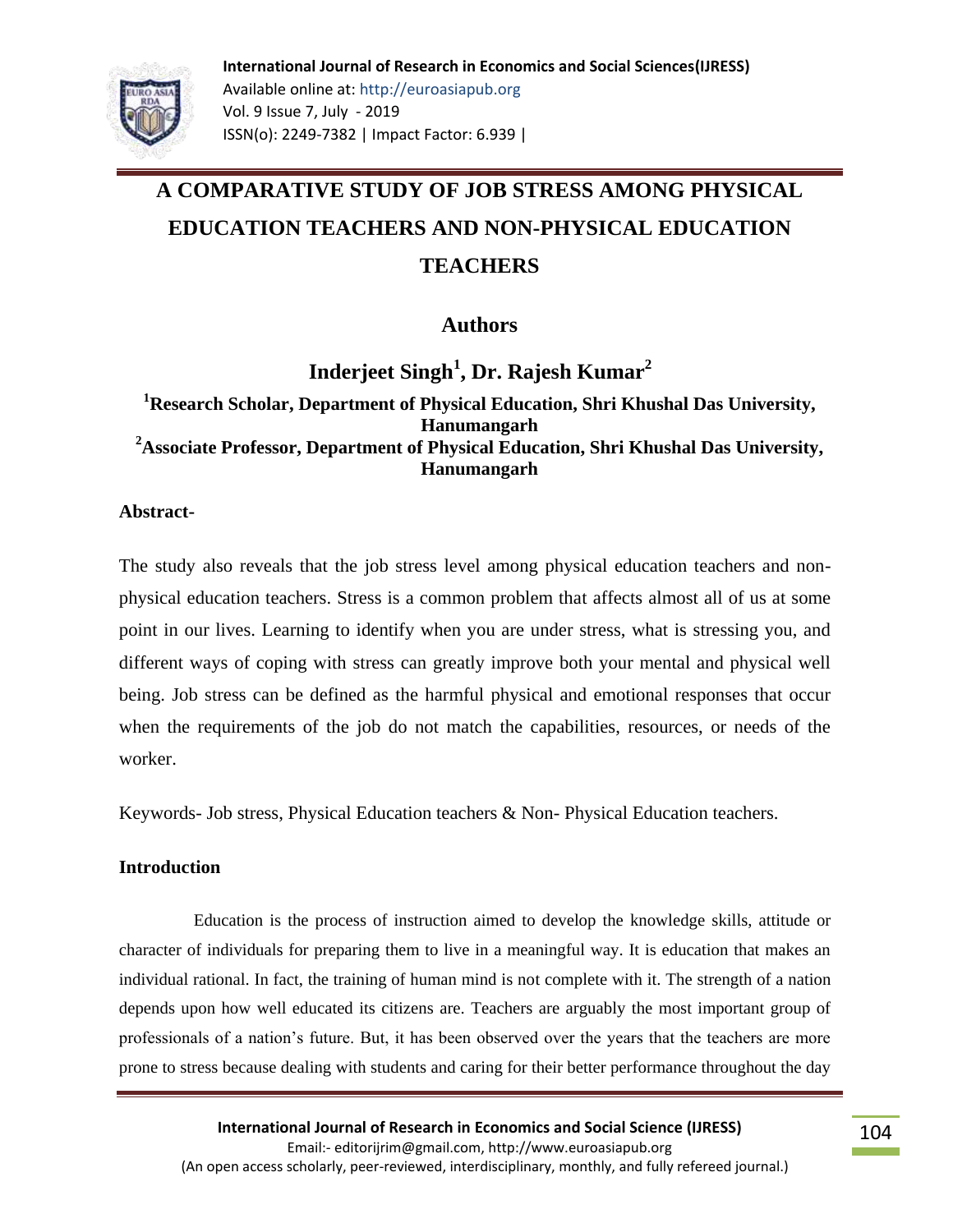

is itself a stressful situation. School is considered a major source of stress in the lives of teachers. Teachers work daily with students; cope up with number of problems, student absenteeism and students with special needs, insufficient funding and lack of personal support. Moreover, teachers have to perform a lot of work after they reach home like preparation, correcting the note books, evaluation etc. All these indicate stress is always present among the teachers. *[\(https://en.wikiquote.org, 1](https://en.wikiquote.org/)1.01.2017)*

#### **Nature of Teaching**

It is not easy to define the concept of stress. Usually it is associated with the less pleasant aspect of life Hans selye defined stress as the non-specific response of the body to any demand. It was used as a substitute for anxiety conflict and emotional distress. To Bower it is any force that brings some change in an organism for better or worse. There are many more definitions but their description equates stress with distress. However the literature about stress do not conform this meaning. It refers to a wide range of physiological changes and environment pressures in the health illness literature. It becomes clear when selye further distinguishes in his definition of stress between esters that is an exciting and pleasant kind of demand and distress that is threatening, unpleasant or even harmful demand. This distinction between esters and distress lies in the perception of the person*. (Selye ,H. 1956 https://, ukessays.com)*

#### **Stress**

The word stress is derived from the Latin word 'Stringier'. It was popularly used in seventeenth century to mean hardship adversity or affliction. In eighteenth and nineteenth centuries, it was used to dente force, pressure, strain or strong efforts with reference to an object or person. Stress is the 'wear and tear' our bodies experience as well as adjusts to our continually changing environment; it has physical and emotional effects on us and can create positive and negative feelings. Stress is a system produced by emotional and social relations that are going on within an organization- economic, political, social, cultural or educational. It is an inexpiable part of life, a natural and inevitable factor of life. Complete freedom from stress for living individual is impossible. In relation to definitions of stress, it can be said that this is a type of acute or strong and fast change in outer environment due to which there is change in one's tolerating power which takes the form of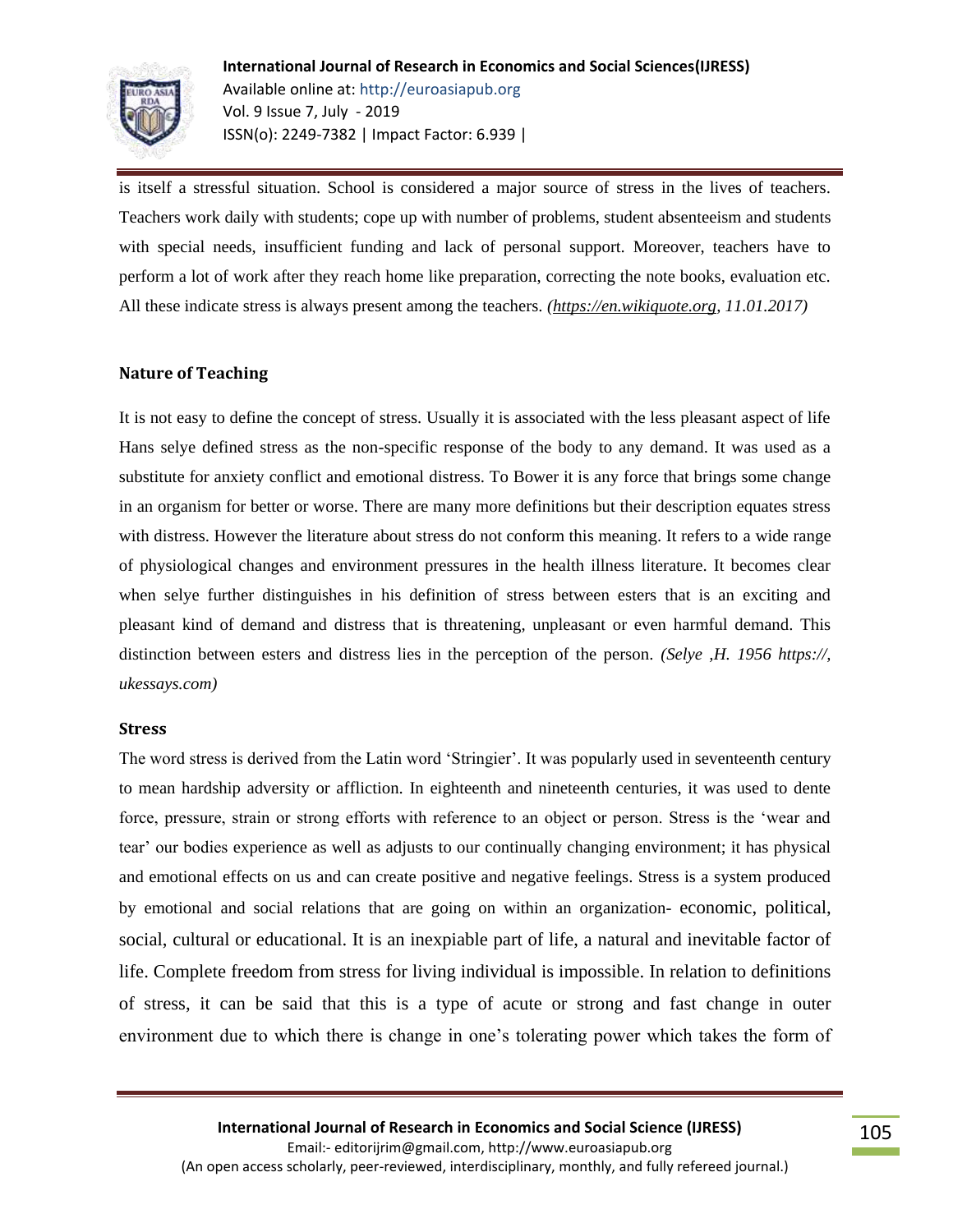

physical or mental disorder. It is the process that occurs in response to situations or events that disrupt or threaten one's physical or psychological functioning. *(inflibnet.ac.in)*

## **SAMPLING DESIGN -**

 The purpose of the study was to find out the job stress among physical education teachers and non-physical education teachers. A Job stress questionnaire was used so as to get the relevant information that can be used for various purposes. The information is to be collected from the different sources of data. 500 subjects are included i.e; both physical education teachers and non-physical education teachers have been selected for the present investigation from both rural & urban areas of the Sirsa for the study. Random Sampling method is used for the collection of the data.

### **Sample Size**

A Sample of 500 teachers (Physical Education & Non-Physical Education) was selected from the population.

### **Table No.- 1**

### **Showing the Comparison of Job Stress among Physical Education Teachers and Non-Physical Education Teachers of Urban & Rural Schools**

|                | Total No. of Teachers 500 (Physical Education-250 & Non-Physical Education-250) |                           |      |                       |      |                               |                |                      |                |                                      |                |                      |      |                          |      |
|----------------|---------------------------------------------------------------------------------|---------------------------|------|-----------------------|------|-------------------------------|----------------|----------------------|----------------|--------------------------------------|----------------|----------------------|------|--------------------------|------|
| ${\bf S}$      | Group                                                                           | Ex. High<br><b>Stress</b> |      | High<br><b>Stress</b> |      | Above<br>Av.<br><b>Stress</b> |                | Av.<br><b>Stress</b> |                | <b>Below</b><br>Av.<br><b>Stress</b> |                | Low<br><b>Stress</b> |      | Ex. Low<br><b>Stress</b> |      |
| N              |                                                                                 |                           |      |                       |      |                               |                |                      |                |                                      |                |                      |      |                          |      |
| $\mathbf{O}$   |                                                                                 |                           |      |                       |      |                               |                |                      |                |                                      |                |                      |      |                          |      |
|                |                                                                                 | N                         | $\%$ | $\mathbf N$           | $\%$ | N                             | $\%$           | N                    | $\%$           | $\mathbf N$                          | $\%$           | N                    | $\%$ | N                        | $\%$ |
| 1              | Physical                                                                        | 9                         | 3.6  | 17                    | 6.8  | 46                            | 18.            | 63                   | 25.            | 70                                   | 28             | 34                   | 13.  | 1                        | 0.4  |
|                | Education                                                                       |                           |      |                       |      |                               | $\overline{4}$ |                      | $\overline{2}$ |                                      |                |                      | 6    |                          |      |
|                | <b>Teachers</b>                                                                 |                           |      |                       |      |                               |                |                      |                |                                      |                |                      |      |                          |      |
| $\overline{2}$ | Non-                                                                            | 12                        | 4.8  | 32                    | 12.8 | 48                            | 19.            | 54                   | 21.            | 58                                   | 23.            | 39                   | 15.  | 7                        | 2.8  |
|                | Physical                                                                        |                           |      |                       |      |                               | 2              |                      | 6              |                                      | $\overline{c}$ |                      | 6    |                          |      |
|                | Education                                                                       |                           |      |                       |      |                               |                |                      |                |                                      |                |                      |      |                          |      |
|                | Teachers                                                                        |                           |      |                       |      |                               |                |                      |                |                                      |                |                      |      |                          |      |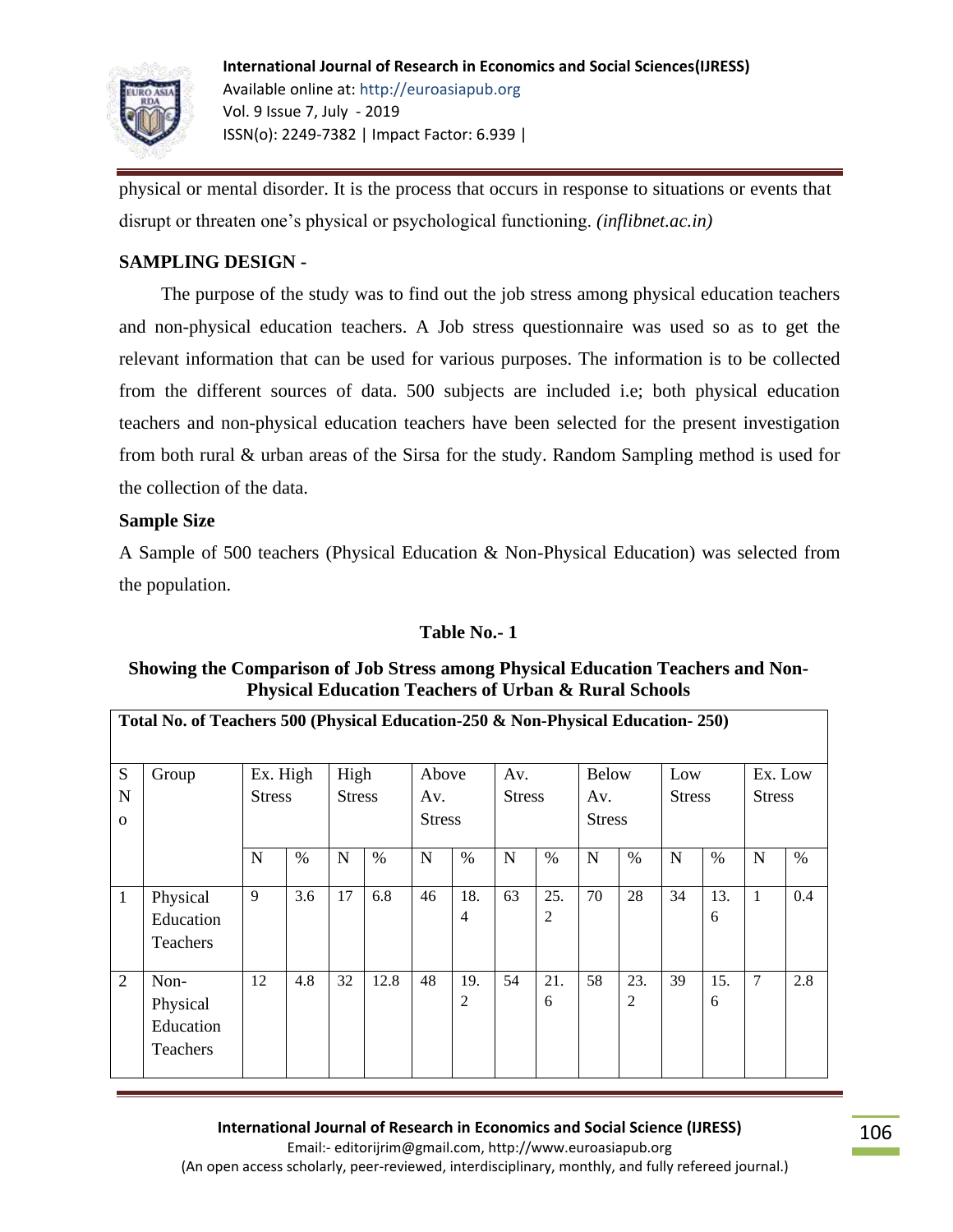

**International Journal of Research in Economics and Social Sciences(IJRESS)** Available online at: http://euroasiapub.org Vol. 9 Issue 7, July - 2019 ISSN(o): 2249-7382 | Impact Factor: 6.939 |

Table no.- 1 shows, 3.6% (9 out of 250) physical education teachers were found in extremely high stress, 6.8% (17 out of 250) physical education teachers were found in high stress, 18.4% (46 out of 250) physical education teachers were found in extremely above average stress, 25.2% (63 out of 250) physical education teachers were found in average stress, 28% (70 out of 250) physical education teachers were found in below average stress, 13.6% (34 out of 250) physical education teachers were found in low stress, 0.4% (1 out of 250) physical education teachers were found in extremely low stress. 4.6, 4.8% (12 out of 250) non-physical education teachers were found in extremely high stress, 12.8% (32 out of 250) non-physical education teachers were found in high stress, 19.2% (48 out of 250) nonphysical education teachers were found in extremely above average stress, 21.6% (54 out of 250) non-physical education teachers were found in average stress, 23.2% (58 out of 125) non-physical education teachers were found in below average stress, 15.6% (39 out of 125) non-physical education teachers were found in low stress, 2.8% (7 out of 125) non-physical education teachers were found in extremely low stress. It can be concluded that the physical education teachers were more numbers in average stress and low stress category compare to non-physical education teachers. As well as the non-physical education teachers are more numbers in high stress, below stress and extremely below stress category to compare with physical education teachers.

107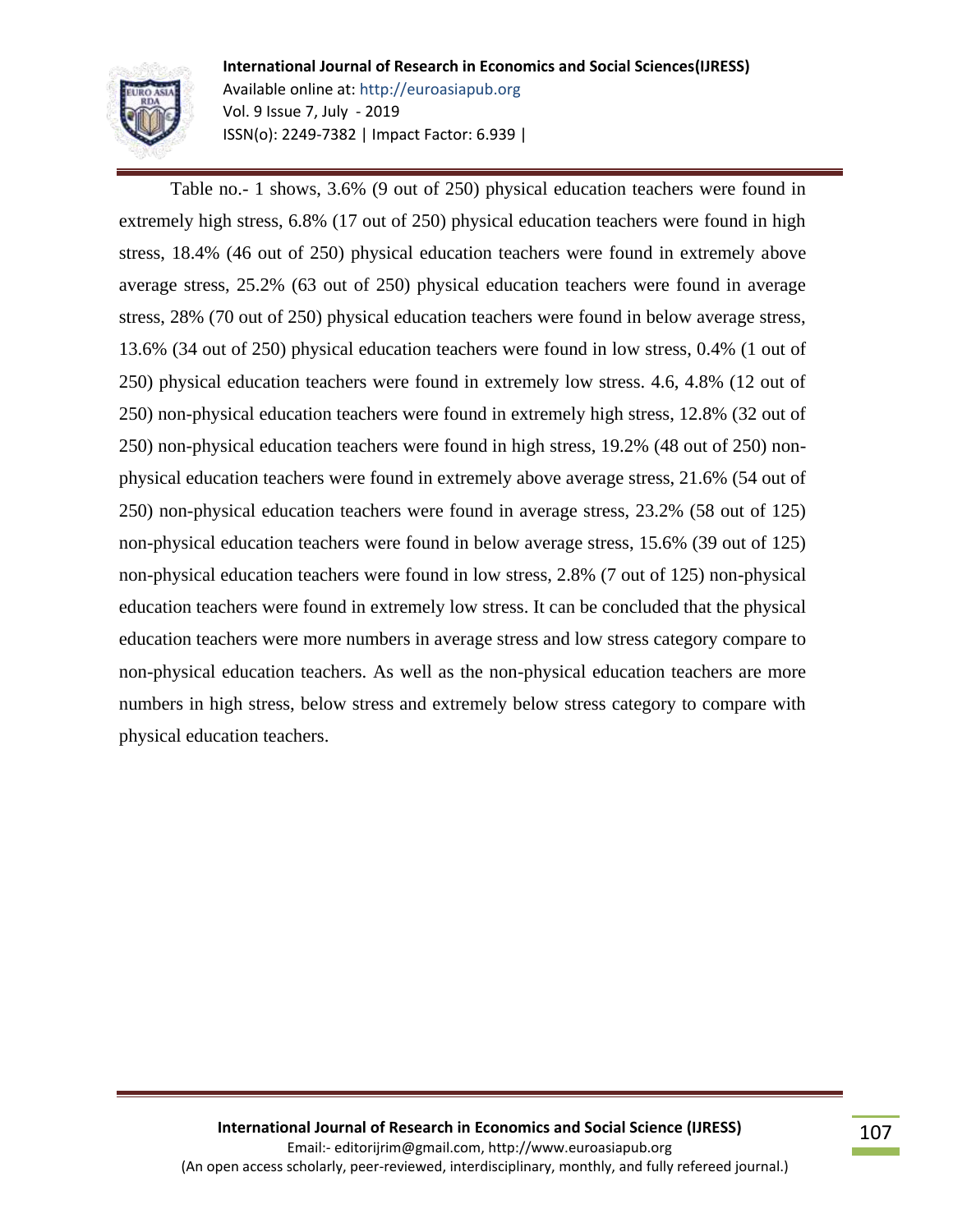#### **International Journal of Research in Economics and Social Sciences(IJRESS)**



Available online at: http://euroasiapub.org Vol. 9 Issue 7, July - 2019 ISSN(o): 2249-7382 | Impact Factor: 6.939 |

# **Showing the Comparison of Job Stress among Physical Education Teachers and Non-Physical Education Teachers of Urban & Rural Schools**



### **Graph No.- 4.11**

# **Graphical Representation of Job Stress among Physical Education Teachers and Non-Physical Education Teachers of Urban & Rural Schools**

### **Conclusions:**

It can be concluded that the physical education teachers were more numbers in average stress and low stress category compare to non-physical education teachers. As well as the non-physical education teachers are more numbers in high stress, below stress and extremely below stress category to compare with physical education teachers.

#### **References-**

**Ali Raza Hailey,"** *Relationship between occupational stress and job satisfaction of faculty"*Elixir All rights reserved. ARTICLE INF O Article history: Received: 2012